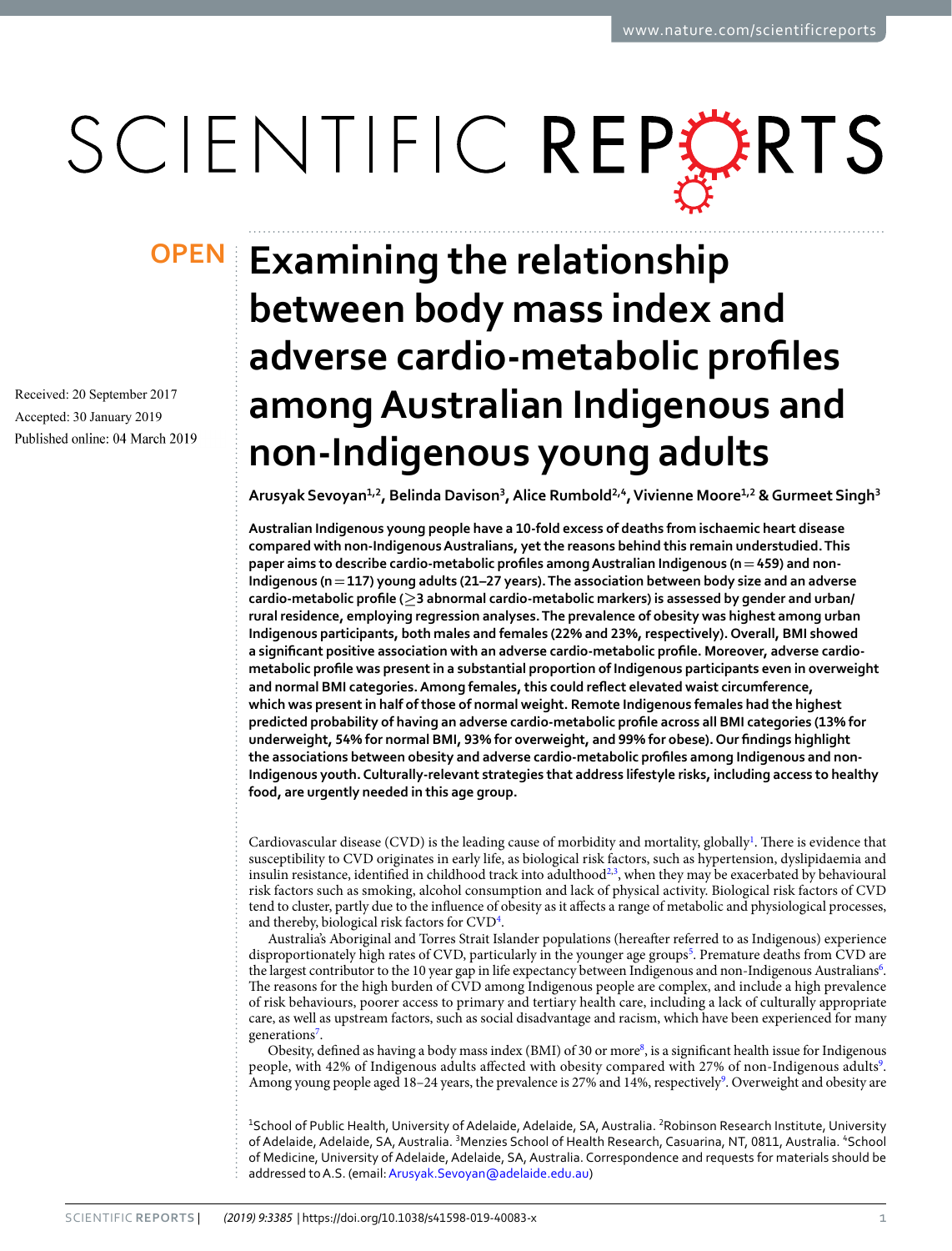associated with a significant reduction in life expectancy, to a large extent through the contribution to  $CVD^{1,10}$  $CVD^{1,10}$  $CVD^{1,10}$ . Moreover, preliminary evidence indicates that an earlier onset and longer duration of obesity in childhood are associated with increased cardio-metabolic risk in adolescence<sup>[11](#page-6-10)</sup>.

Whilst previous studies have demonstrated an increased prevalence of cardiovascular risk factors, such as obesity, dyslipidaemia, hypertension and diabetes, in Indigenous compared to non-Indigenous adults<sup>[12](#page-6-11)–[14](#page-6-12)</sup>, there is a paucity of information in young adulthood. This paper aims to provide information on the cardio-metabolic profles of young Indigenous and non- Indigenous adults in the Northern Territory (NT), Australia and explores the impact of Indigeneity, place of residence and gender. It also examines the associations between BMI and adverse cardio-metabolic profles in this high risk cohort using data from the Life Course Program.

#### **Methods**

The Life Course Program is a prospective longitudinal study examining effects of early life factors on later health and disease in Indigenous and non-Indigenous Australians. It encompasses two distinct but complementary cohorts: the Aboriginal Birth Cohort (ABC) and the non-Indigenous Top End Cohort (TEC). Participants of both the ABC and TEC (459 and 117, respectively) were examined in young adulthood (aged 21–27 years) between August 2013 and June 2015 in their community of residence.

The recruitment and previous follow up of the  $ABC^{15}$  and  $TEC^{16}$  $TEC^{16}$  $TEC^{16}$  studies have been described elsewhere. In brief, between 1987 and 1990, 686 (54% of eligible) babies born to Indigenous mothers were recruited from the Royal Darwin Hospital, the main referral hospital for the NT, to the ABC study[15,](#page-6-13)[17.](#page-6-15) Subsequent follow-up has occurred at the participant's residence in over 40 urban and remote communities across the NT at mean age of 11 years (86% examined)<sup>[18](#page-6-16)</sup>, and mean age of 18 years (71% examined). Between 2007 and 2009, 196 adolescents born to non-Indigenous mothers in Darwin between 1987 and 1991, age matched to participants of the ABC study, were recruited to the TEC study<sup>16</sup>.

**Measurements.** Assessments were conducted by a trained researcher using standardised techniques. Participants were measured in light clothing and barefoot. Height was measured to the nearest millimetre using a portable calibrated wall mounted stadiometer (MZ10017, ADE GmbH & Co., Germany). Weight was measured to 0.1 kg with a digital electronic scale (TBF-521, Tanita Corporation, Illinois, USA). Body mass index (BMI) (kg/m<sup>2</sup>) was calculated and categorised as underweight <18.5, normal 18.5–24.9, overweight 25–29.9 and obese  $\geq$ 30<sup>8</sup>. Flexible tapes were used to measure waist circumference in a horizontal plane, midway between the lowest ribs and the iliac crests at the end of a gentle expiration $19$ .

Sitting blood pressure was measured, afer 5–10minute rest, three times on the right arm, using an appropriate cuff size (Welch Allyn Lifesigns monitor). The mean of the three measurements was used for analysis.

Venous blood was obtained from fasting and non-fasting participants with whole blood frozen for estimation of glycated haemoglobin (HbA1c), and serum and plasma obtained from blood centrifuged post clotting within <2hours of collection and frozen. Frozen status was maintained throughout storage and transportation to testing laboratories.

High-density lipoprotein cholesterol (HDL-c) and triglycerides were measured by Enzymatic colorimetric assay (Siemens XP and Plus), high-sensitive C-reactive protein (hs-CRP) was measured by Immuno-turbidimetric (Randox/Siemens XP and Plus). Glycated haemoglobin concentration (HbA1c) was measured by Immunoassay (Siemens XP and Plus).

Basic socio-economic background information collected from the participants included years of schooling (whether or not completed 12 years), marital status (single/divorced or married/de facto), car ownership (whether or not owned a car, someone in the household owned a car or there was no car in the household), and the main source of household income (whether or not the main source of household income was employment). Details on exercise (none, <5 hours, 5–10 hours, >10 hours per week), smoking status (current smoker vs. non-smoker/ex-smoker), and alcohol consumption (occurrence and frequency) were self-reported as part of a lifestyle questionnaire.

**Adverse cardio-metabolic profile.** Adverse cardio-metabolic profile is defined as the presence of three or more abnormal cardio-metabolic markers, including elevated waist circumference (≥94 cm for males and ≥80 cm for females)[20;](#page-6-18) elevated triglycerides or drug treatment for elevated triglycerides (≥150 mg/dL  $(1.7 \text{ mmol/L})^{20}$ ; reduced HDL-c or drug treatment for reduced HDL-c  $( $40 \text{ mg/dL}$  (1.0 mmol/L) in males;$  $<$ 50 mg/dL (1.3 mmol/L) in females)<sup>20</sup>; elevated blood pressure (systolic >130 and/or diastolic >85 mm Hg) or antihypertensive drug treatment in a patient with a history of hypertension<sup>20</sup>; elevated HbA1c ( $\geq$ 5.7% (39 mmol/ mol)), which has been suggested to be a useful alternative to fasting plasma glucose (FPG) in identifying meta-bolic syndrome due to its strong agreement with FPG<sup>[21](#page-6-19)–25</sup>; and elevated hs-CRP ( $\geq$ 3 μg/mL)<sup>26</sup>, which has been identifed as a powerful indicator adding to the predictive value of metabolic syndrome in CVD prognosis and as an independent factor associated with incident coronary heart disease $27,28$  $27,28$  $27,28$ .

**Statistics.** Descriptive statistics for demographic, socio-economic and lifestyle characteristics were generated for subgroups of Indigeneity/residence and gender. The area of residence was classified as 'remote' (living in a rural community with an Aboriginal council) and 'urban' (living in Darwin and its surrounding areas)<sup>[29](#page-6-24)</sup>. It must be noted that the 'remote' category included only Indigenous participants, while all non-Indigenous TEC participants were from 'urban' areas. For this reason we use 3 combined Indigeneity/residency categories throughout our analyses, including Remote Indigenous, Urban Indigenous and Urban non-Indigenous.

Cardio-metabolic measures were dichotomised, using the abnormal cut-of points defned above, to create categories of normal and abnormal, and their associations with BMI categories were assessed using the Pearson Chi-square test. Differences were considered statistically significant at  $p < 0.05$ .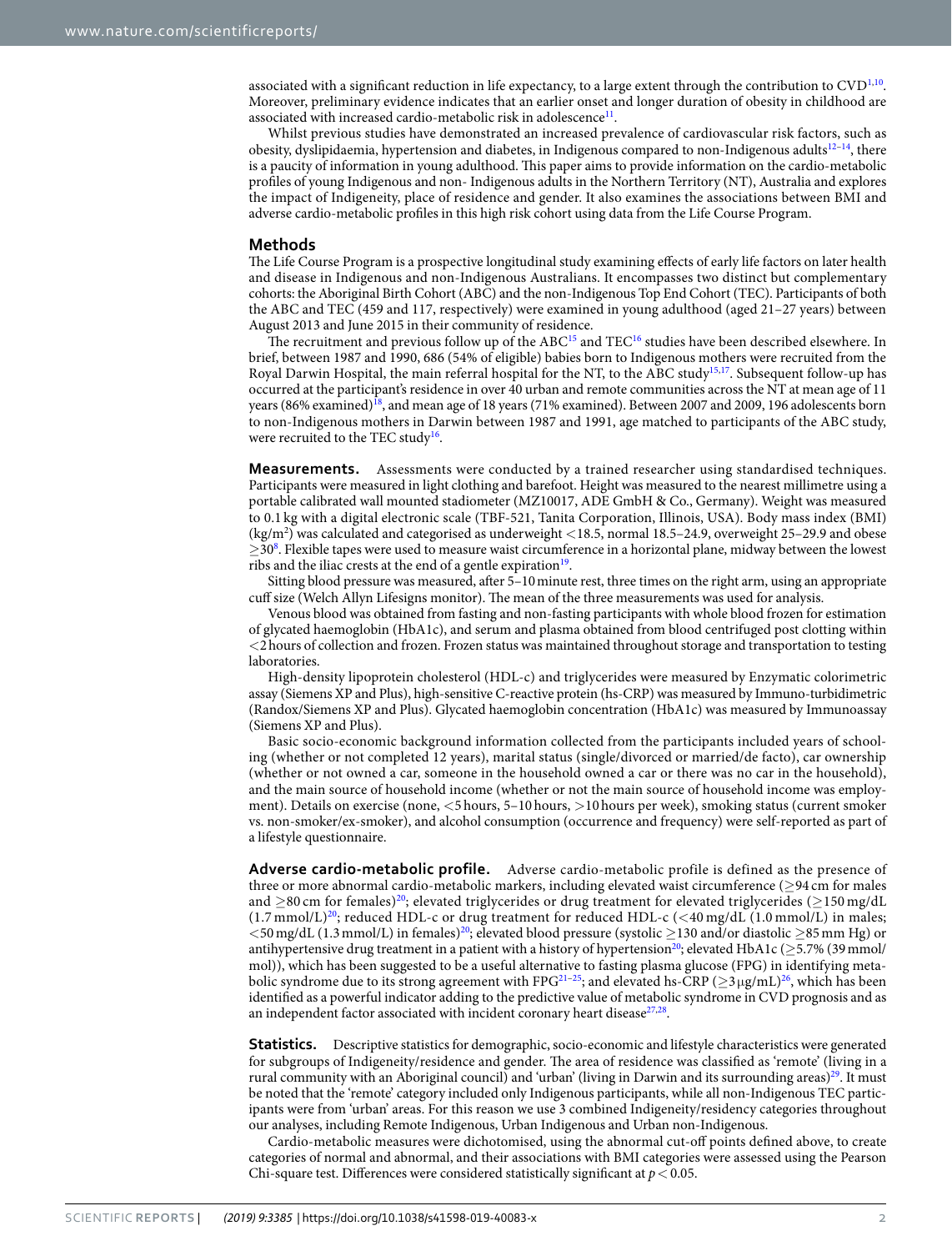<span id="page-2-0"></span>

|                                      | Males ( $n = 259$ )                   |                                     |                                   | Females $(n=317)$                     |                                     |                                   |  |  |  |
|--------------------------------------|---------------------------------------|-------------------------------------|-----------------------------------|---------------------------------------|-------------------------------------|-----------------------------------|--|--|--|
|                                      | <b>Remote Indigenous</b><br>$(n=160)$ | <b>Urban Indigenous</b><br>$(n=56)$ | Urban non-<br>Indigenous $(n=43)$ | <b>Remote Indigenous</b><br>$(n=191)$ | <b>Urban Indigenous</b><br>$(n=52)$ | Urban non-<br>Indigenous $(n=74)$ |  |  |  |
| Age                                  | 25 [25, 26]                           | 26 [25, 26]                         | 24 [23, 25]                       | 25 [24, 26]                           | 26 [25, 27]                         | 24 [22, 25]                       |  |  |  |
| Years of schooling                   |                                       |                                     |                                   |                                       |                                     |                                   |  |  |  |
| $<$ 12 years                         | 79.4% (127)                           | 74.5% (41)                          | $9.5\%$ (4)                       | 69.9% (130)                           | 73.1% (38)                          | $2.7\%(2)$                        |  |  |  |
| 12 years                             | 20.6% (33)                            | 25.5% (14)                          | 90.5% (38)                        | 30.1% (56)                            | 26.9% (14)                          | 97.3% (71)                        |  |  |  |
| Marital status                       |                                       |                                     |                                   |                                       |                                     |                                   |  |  |  |
| Single/Divorced                      | 32.5% (52)                            | 42.6% (23)                          | 72.1% (31)                        | 37.7% (72)                            | 42.3% (22)                          | 54.0% (40)                        |  |  |  |
| Married/De Facto                     | 67.5% (108)                           | 57.4% (31)                          | 27.9% (12)                        | 62.3% (119)                           | 57.7% (30)                          | 46.0% (34)                        |  |  |  |
| Main source of household income      |                                       |                                     |                                   |                                       |                                     |                                   |  |  |  |
| Employment                           | 36.5% (58)                            | 48.2% (27)                          | 95.4% (41)                        | 15.2% (29)                            | 27.5% (14)                          | 86.5% (64)                        |  |  |  |
| Social Support/other                 | 63.5% (101)                           | 51.8% (29)                          | $4.6\%$ (2)                       | 84.8% (162)                           | 72.5% (37)                          | 13.5% (10)                        |  |  |  |
| Car ownership                        |                                       |                                     |                                   |                                       |                                     |                                   |  |  |  |
| No car in the household              | 46.9% (75)                            | 25.0% (14)                          | $2.3\%$ $(1)$                     | 45.0% (86)                            | 32.7% (17)                          | $4.0\%$ (3)                       |  |  |  |
| Owns a car                           | 23.8% (38)                            | 44.6% (25)                          | 90.7% (39)                        | 17.3% (33)                            | 42.3% (22)                          | $81.1\%$ (60)                     |  |  |  |
| Someone in the house owns a car      | 29.4% (47)                            | 30.4% (17)                          | $6.9\%$ $(3)$                     | 37.7% (72)                            | 25.0% (13)                          | 14.9% (11)                        |  |  |  |
| Number of people in house last night | 6[4,8]                                | 4 [3, 6]                            | 3[2,4]                            | 7[5, 10]                              | 4 [3, 6]                            | 3[2,4]                            |  |  |  |
| Exercise                             |                                       |                                     |                                   |                                       |                                     |                                   |  |  |  |
| Does not exercise                    | $1.9\%$ $(3)$                         | 17.0% (9)                           | $4.7\%(2)$                        | $7.0\%$ (13)                          | 19.2% (10)                          | $4.1\%$ (3)                       |  |  |  |
| <5 hours a week                      | 23.6% (37)                            | $30.2\%$ (16)                       | 25.6% (11)                        | 56.2% (105)                           | $63.5\%$ (33)                       | 46.0% (34)                        |  |  |  |
| 5-10 hours a week                    | 61.8% (97)                            | 45.3% (24)                          | 48.8% (21)                        | 30.5% (57)                            | $13.5\%$ (7)                        | 44.6% (33)                        |  |  |  |
| $>10$ hours a week                   | 12.7% (20)                            | $7.6\%$ (4)                         | $20.9\%$ (9)                      | $6.4\%$ (12)                          | $3.9\%(2)$                          | $5.4\%$ (4)                       |  |  |  |
| Uses alcohol more than once a week   | 46.0% (64)                            | $61.5\%$ (32)                       | 64.3% (27)                        | 13.4% (22)                            | 32.0% (16)                          | 45.6% (31)                        |  |  |  |
| Currently smokes                     | 77.9% (109)                           | 66.7% (34)                          | 24.4% (10)                        | 73.5% (119)                           | 51.0% (25)                          | $5.9\%$ (4)                       |  |  |  |
| BMI                                  |                                       |                                     |                                   |                                       |                                     |                                   |  |  |  |
| Underweight                          | 21.4% (34)                            | $5.5\%$ (3)                         | $0\%$ (0)                         | 28.0% (53)                            | $7.7\%$ (4)                         | $8.1\%$ (6)                       |  |  |  |
| Normal                               | 51.6% (82)                            | 38.2% (21)                          | 58.1% (25)                        | 34.9% (66)                            | 36.5% (19)                          | 58.1% (43)                        |  |  |  |
| Overweight                           | 18.2% (29)                            | 34.6% (19)                          | 27.9% (12)                        | 22.8% (43)                            | 32.7% (17)                          | 25.7% (19)                        |  |  |  |
| Obese                                | 8.8% (14)                             | 21.8% (12)                          | $14.0\%$ (6)                      | 14.3% (27)                            | 23.1% (12)                          | $8.1\%$ (6)                       |  |  |  |

**Table 1.** Demographic, socio-economic, lifestyle characteristics and BMI of Life Course Program wave 4 study participants, by Indigeneity, residence and gender. Notes: Presented as Median [Interquartile range] for continuous variables and % (n) for categorical variables.

Multivariate logistic regression was used to assess the net efect of BMI on adverse cardio-metabolic profle with adjustment for Indigeneity/residence, gender and socio-economic status, including: years of schooling, car ownership and the main source of household income. For these analyses, BMI was considered as a continuous variable. All other explanatory variables were treated as categorical. Subsequent models were created that controlled for lifestyle variables, including exercise, alcohol intake and smoking. To test for the moderating efect of gender on the associations between the adverse cardio-metabolic profle and Indigeneity/residency we have included these interaction terms in the analysis. The results are presented in separate models for males and females for the ease of interpretability. All the cases with missing data were excluded from multivariate analysis. Pregnant women ( $n=26$ ) were excluded from both bivariate and multivariate analyses. All the statistics were computed using SAS 9.3.

**Ethical Standards.** Tis study was approved by the Human Research Ethics Committee of NT Department of Health and Menzies School of Health Research, including the Aboriginal Ethical Sub-committee which has the power of veto (ABC Reference no. 2013-2022 and TEC Reference no. 2013–1986). All research was performed in accordance with the National Health and Medical Research Council guidelines<sup>30</sup>. Informed written consent was obtained from all participants.

#### **Results**

Substantial diferences in the sociodemographic profles were seen between Indigenous and non-Indigenous participants (see Table [1](#page-2-0)). The majority of urban non-Indigenous participants had 12 years of schooling, whilst only about 20–30% of urban and remote Indigenous participants had completed 12 years of schooling. Almost all urban non-Indigenous males reported employment as the main source of household income, compared with under half of urban and remote Indigenous males. All groups of females were signifcantly more likely than their male counterparts to depend on Social Support as the main source of income, although the majority of urban non-Indigenous females reported employment as their main source of income.

Signifcant diferences were observed in the lifestyle factors by Indigeneity, residence and gender. For example, over two thirds of Indigenous males were current smokers compared to a quarter of non-Indigenous males. The proportion of Indigenous females who smoked was slightly less than their male counterparts, but markedly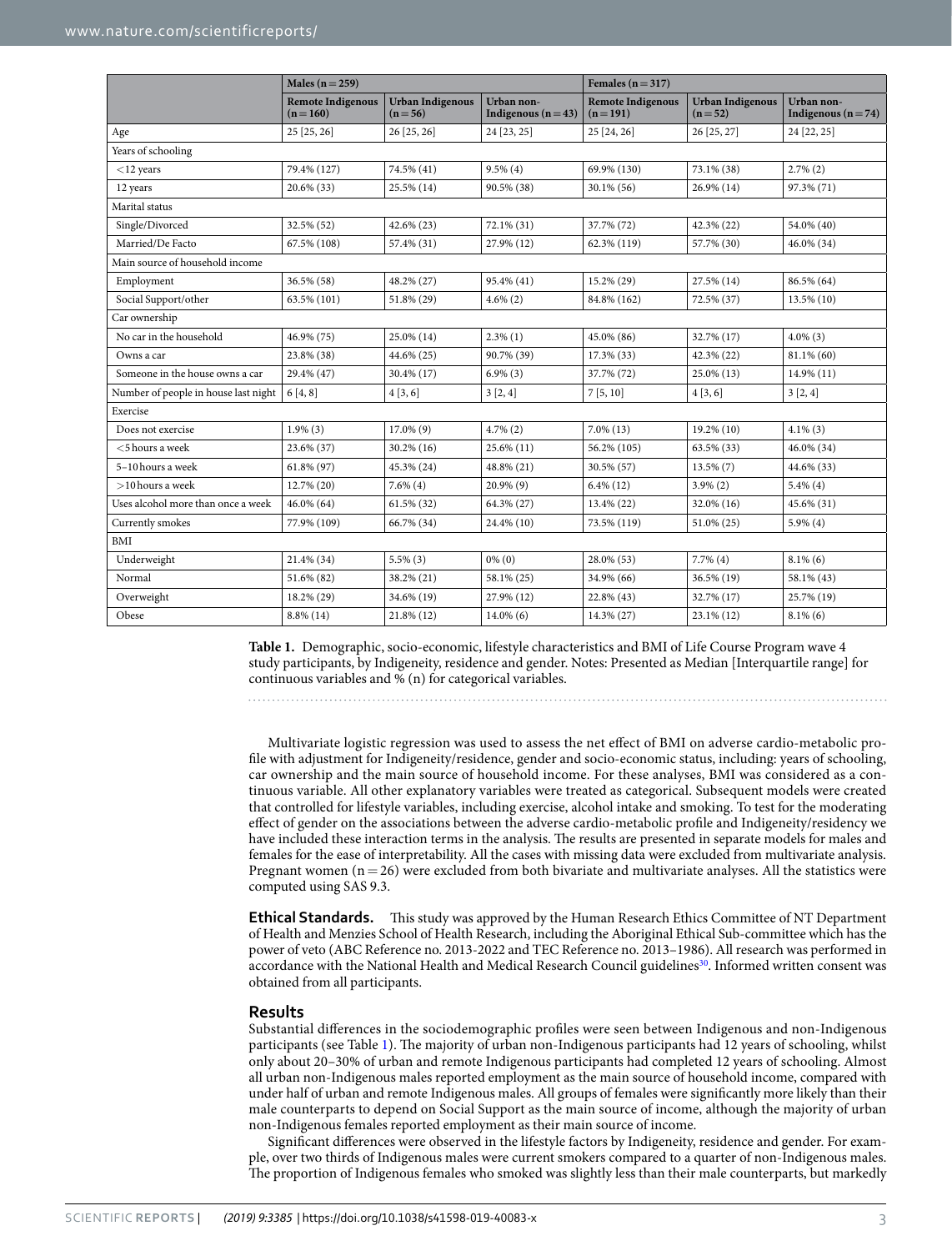<span id="page-3-0"></span>

|                                     | Males $(n=259)$ |               |               |              | Females $(n=317)$       |             |               |               |              |                  |
|-------------------------------------|-----------------|---------------|---------------|--------------|-------------------------|-------------|---------------|---------------|--------------|------------------|
| <b>Abnormal markers</b>             | Underweight     | <b>Normal</b> | Overweight    | Obese        | $P$ (Chi-<br>sq)        | Underweight | <b>Normal</b> | Overweight    | Obese        | $P$ (Chi-<br>sq) |
| Elevated waist cir <sup>a</sup>     | $0\%$ (0)       | $4.0\%$ (5)   | 48.3% (28)    | 100.0% (30)  | < 0.001                 | $3.3\%$ (2) | 49.6% (59)    | 98.6% (70)    | 100.0% (41)  | < 0.001          |
| Elevated triglycerides <sup>b</sup> | $5.9\%(2)$      | 29.9% (35)    | 49.1% (26)    | 65.5% (19)   | < 0.001                 | $1.8\%$ (1) | 13.0% (15)    | $30.0\%$ (21) | 35.0% (14)   | < 0.001          |
| Reduced HDL-c <sup>c</sup>          | 55.9% (19)      | 58.8% (67)    | 66.0% (35)    | 79.3% (23)   | 0.17                    | 81.8% (45)  | 78.1% (89)    | 91.4% (64)    | 92.3% (36)   | < 0.05           |
| Elevated SBP or DBP <sup>d</sup>    | $11.1\%$ (4)    | 15.5% (19)    | $21.4\%$ (12) | 51.6% (16)   | < 0.001                 | $0.0\%$ (0) | $0.8\%$ (1)   | $10.1\%$ (8)  | $14.0\%$ (6) | < 0.001          |
| Elevated HbA1c <sup>e</sup>         | $12.1\%$ (4)    | $12.0\%$ (14) | $7.6\%$ (4)   | 37.9% (11)   | < 0.001                 | 12.7% (7)   | $6.1\%(7)$    | $23.2\%$ (16) | 30.0% (12)   | < 0.001          |
| Elevated hs-CRP <sup>f</sup>        | $60.6\%(20)$    | 42.3% (47)    | $61.5\%$ (32) | 82.8% (24)   | < 0.001                 | 30.9% (17)  | 44.7% (51)    | 84.3% (59)    | 92.5% (37)   | < 0.001          |
| Number of abnormal markers          |                 |               |               |              |                         |             |               |               |              |                  |
| $\mathbf{0}$                        | $21.9\%$ (7)    | $17.0\%$ (18) | $8.2\%$ (4)   | $0.0\%$ (0)  | ${<}0.001$ <sup>1</sup> | 13.5% (7)   | $12.4\%$ (13) | $0.0\%$ (0)   | $0.0\%$ (0)  | $<$ 0.001 $^1$   |
| 1                                   | $25.0\%$ (8)    | $23.6\%$ (25) | $16.3\%$ (8)  | $7.4\%(2)$   |                         | 51.9% (27)  | 25.7% (27)    | $4.8\%$ (3)   | $0.0\%$ (0)  |                  |
| 2                                   | 37.5% (12)      | 41.5% (44)    | 24.5% (12)    | $0.0\%$ (0)  |                         | 26.9% (14)  | 29.5% (31)    | $12.7\%$ (8)  | $11.4\%$ (4) |                  |
| 3                                   | $15.6\%$ (5)    | $12.3\%$ (13) | $26.5\%$ (13) | $14.8\%$ (4) |                         | $7.7\%$ (4) | 24.8% (26)    | 39.7% (25)    | 25.7% (9)    |                  |
| 4                                   | $0.0\%$ (0)     | $5.7\%$ (6)   | $12.2\%$ (6)  | 37.0% (10)   |                         | $0.0\%$ (0) | $6.7\%$ $(7)$ | 28.6% (18)    | 45.7% (16)   |                  |
| 5                                   | $0.0\%$ (0)     | $0.0\%$ (0)   | $10.2\%$ (5)  | 29.6% (8)    |                         | $0.0\%$ (0) | $1.0\%$ (1)   | $7.9\%$ (5)   | $17.1\%$ (6) |                  |
| 6                                   | $0.0\%$ (0)     | $0.0\%$ (0)   | $2.0\%$ (1)   | $11.1\%$ (3) |                         | $0.0\%$ (0) | $0.0\%$ (0)   | $6.4\%$ (4)   | $0.0\%$ (0)  |                  |

**Table 2.** Prevalence of abnormal cardio-metabolic markers by gender and BMI categories in Life Course Program wave 4 study participants. Notes: Number of missing values for each item varies. 1 Shows Probability for Fisher's exact test using Monte Carlo estimation due to >20% of cells having an expected count of less than 5. <sup>a</sup> Elevated waist circumference ≥94 cm – males; ≥80 cm – females. <sup>b</sup> Elevated triglycerides (or drug treatment for elevated triglycerides) ≥150mg/dL (1.7mmol/L). c Reduced High Density Lipoprotein Cholesterol (drug treatment for reduced HDL-c) <40mg/dL (1.0mmol/L) – males; <50mg/dL (1.3mmol/L) – females. dElevated blood pressure (or antihypertensive drug treatment) Systolic ≥130 and/or Diastolic ≥85 mm Hg. <sup>e</sup>Elevated Glycated Haemoglobin (or drug treatment for diabetes) >=5.7% (39mmol/mol). f Elevated high sensitivity C-Reactive Protein  $>=3.0 \mu$ g/mL.

higher than in non-Indigenous females among whom 6% smoked. In contrast, reported alcohol use was the highest among non-Indigenous males and females.

Overall, almost a quarter of urban Indigenous participants, both males and females, were afected with obesity, with this proportion considerably higher than for remote Indigenous and urban non-Indigenous counterparts. A third of urban Indigenous participants were in the overweight category, again higher than for remote Indigenous and urban non-Indigenous counterparts (see Table [1](#page-2-0) for details). A quarter of remote Indigenous participants were in the underweight category, with a higher prevalence observed among females than males (Table [1\)](#page-2-0).

For both males and females, apart from reduced HDL-c, all of the selected abnormal cardio-metabolic markers were signifcantly associated with BMI (*p*<0.05) (see Table [2](#page-3-0)). A progressive increase in the prevalence of each abnormal marker was observed with increasing BMI category, except for hs-CRP among males. Elevated waist circumference was notable among females, present in half of those of normal weight and almost all (98.6– 100%) of those in the overweight or obese categories. Among the Indigenous participants, elevated waist circumference was present in all females in the overweight and obese categories, as well as 59% and 75% of those with normal BMI in remote and urban areas, respectively (data not shown). Reduced HDL-c level was present in 56–79% of males and as many as 80 to 90% of females, irrespective of BMI category.

As observed for most individual markers, the cumulative number of abnormal cardio-metabolic markers was significantly positively associated with BMI category  $(p < 0.001)$ . All of the males in the obese category and all of the females in the overweight and obese categories had at least one abnormal cardio-metabolic marker, with over 92% of males and over 88% of females afected with obesity having three or more. Of particular note was the prevalence of adverse cardio-metabolic profles in the normal and underweight BMI categories. Among those of normal weight, almost one in fve males and one in three females, and among the underweight, one in ten males and females had adverse cardio-metabolic profles. Indigenous participants were more likely to have a higher number of abnormal cardio-metabolic markers than their non-Indigenous counterparts across all BMI categories (data not shown).

The findings from the logistic regression analysis, presented separately for males and females (see Table [3](#page-4-0)), showed that for each unit increase in BMI the odds of having adverse cardio-metabolic profle increased by 34% (AOR=1.34, 95% CI [1.22–1.47]) among males and by 55% (AOR=1.55, 95% CI [1.39–1.73]) among females, after taking into account Indigenous status/residency and other socio-economic factors. The associations between Indigenous status and residence and adverse cardio-metabolic profles were diferent for males and females. Among males, the odds of having adverse cardio-metabolic profle were not signifcantly diferent for urban and remote Indigenous participants, but were signifcantly lower for urban non-Indigenous compared to urban Indigenous (AOR = 0.83, 95% CI [0.33–2.11] for remote Indigenous; and AOR = 0.08, 95% CI [0.02–0.35] for urban non-Indigenous). Among females, the odds of having adverse cardio-metabolic profle were signifcantly higher among remote Indigenous participants compared to urban Indigenous (AOR = 10.1, 95% CI [2.76–37.0]), but statistically not different for urban non-Indigenous ( $AOR = 0.65$ , 95% CI [0.14–3.04]). When exercise, alcohol intake and smoking were included in the model, none of these lifestyle factors were signifcantly associated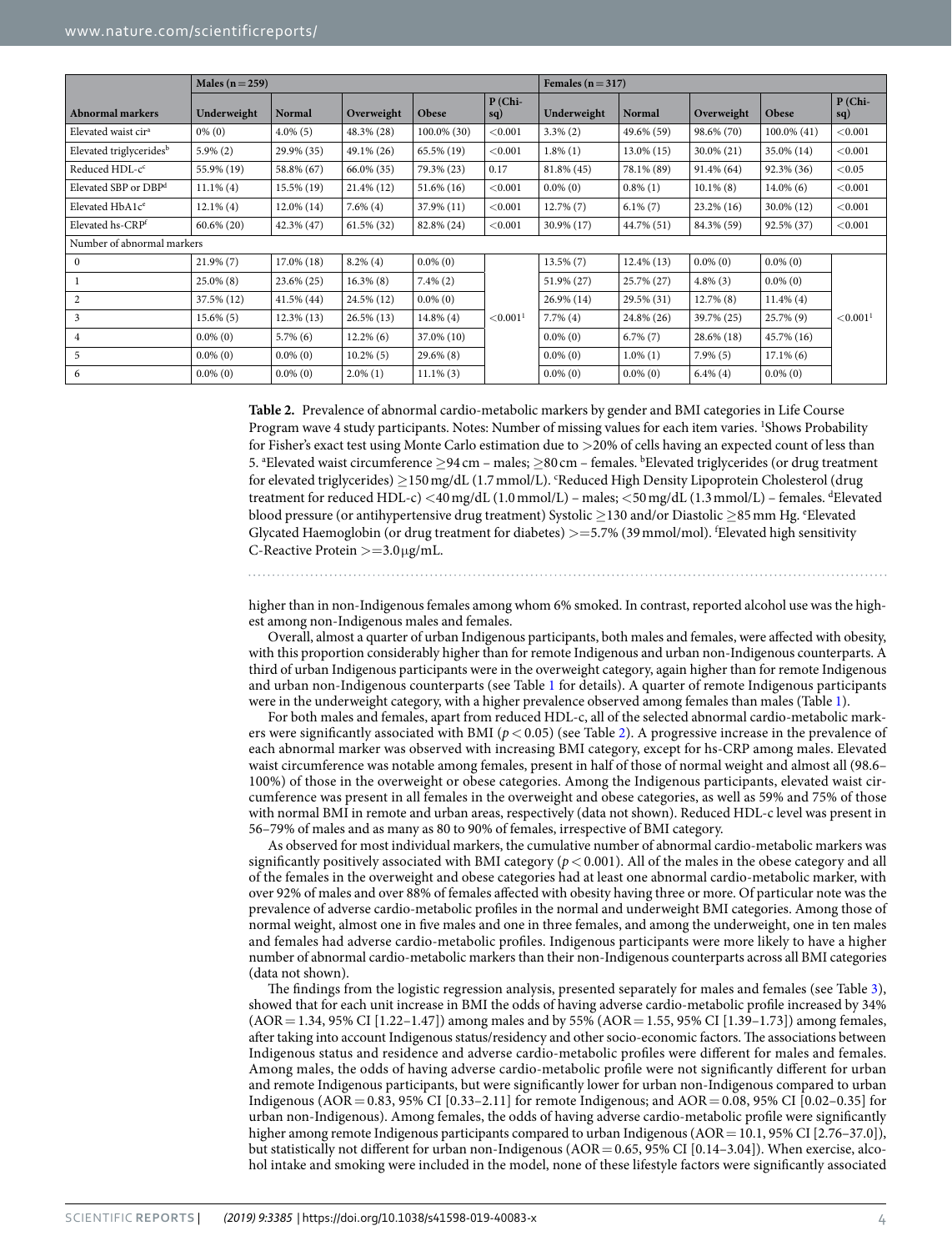<span id="page-4-0"></span>

|                                     | <b>Males</b> |            |               | <b>Females</b> |              |               |  |  |  |
|-------------------------------------|--------------|------------|---------------|----------------|--------------|---------------|--|--|--|
| <b>Independent Variables</b>        | Odds Ratio   | Pr > ChiSq | 95% CI        | Odds Ratio     | $Pr$ > ChiSq | 95% CI        |  |  |  |
| Body Mass Index                     | 1.34         | < 0.001    | $1.22 - 1.47$ | 1.55           | < 0.001      | $1.38 - 1.72$ |  |  |  |
| Indigeneity/residency               |              |            |               |                |              |               |  |  |  |
| Urban Indigenous [Ref]              | 1.00         |            |               | 1.00           |              |               |  |  |  |
| Remote Indigenous                   | 0.83         | 0.699      | $0.32 - 2.10$ | 10.10          | 0.001        | $2.75 - 37.0$ |  |  |  |
| Urban Non-Indigenous                | 0.08         | 0.001      | $0.01 - 0.35$ | 0.65           | 0.582        | $0.13 - 3.04$ |  |  |  |
| Years of schooling                  |              |            |               |                |              |               |  |  |  |
| $<$ 12 years [Ref]                  | 1.00         |            |               | 1.00           |              |               |  |  |  |
| 12 years                            | 1.33         | 0.528      | $0.55 - 3.20$ | 2.37           | 0.087        | $0.87 - 6.41$ |  |  |  |
| Main source of household income     |              |            |               |                |              |               |  |  |  |
| Social Security/other [Ref]         | 1.00         |            |               | 1.00           |              |               |  |  |  |
| Employment                          | 0.80         | 0.595      | $0.34 - 1.83$ | 1.09           | 0.885        | $0.33 - 3.53$ |  |  |  |
| Car ownership                       |              |            |               |                |              |               |  |  |  |
| No car in the household [Ref]       | 1.00         |            |               | 1.00           |              |               |  |  |  |
| Owns a car                          | 1.62         | 0.329      | $0.61 - 4.26$ | 0.28           | 0.026        | $0.09 - 0.85$ |  |  |  |
| Someone in the household owns a car | 2.36         | 0.064      | $0.95 - 5.82$ | 0.88           | 0.789        | $0.34 - 2.23$ |  |  |  |
| Number of cases                     | 213          |            |               | 251            |              |               |  |  |  |
| -2 Log Likelihood                   | 186.074      |            |               | 171.945        |              |               |  |  |  |

**Table 3.** Logistic regression models predicting the probability of having adverse cardio-metabolic profle (3 or more cardio-metabolic risk indicators) for males and females (estimates and odds ratios). Notes: [Ref]- the reference category.



<span id="page-4-1"></span>**Figure 1.** Average predicted probabilities of having 3 or more abnormal cardio-metabolic markers by BMI categories, Indigeneity, residence and gender. Notes: Based on Logistic Regression analysis, controlling for: education, source of income, and car ownership. Level of statistical signifcance: \*\**p*<0.001 (Reference category – Urban Indigenous).

with the outcome or affected the association between BMI and the outcome (data not shown). Thus, the models presented include adjustment for sociodemographic factors only.

For better understanding of the magnitude of the effect of BMI on adverse cardio-metabolic profile by Indigeneity and residence, Fig. [1](#page-4-1) illustrates the average predicted probabilities of meeting adverse cardio-metabolic profle by BMI categories, based on the logistic regression analysis. Overall, the predicted probabilities of having an adverse cardio-metabolic profle were lower among males than females for all Indigeneity/ residency groups and across all BMI categories. The only exception was among urban Indigenous participants in the overweight or obese categories, where the predicted probabilities of having an adverse cardio-metabolic profle were similar between males and females. Urban non-Indigenous males had the lowest predicted probabilities of all, with only 13% of those in the overweight category and 51% of those in the obese category having adverse cardio-metabolic profles. On the other hand, remote Indigenous females had the highest predicted probability of multiple abnormal cardio-metabolic markers. Of note is that over half of those with normal BMI met adverse cardio-metabolic profles, and almost all of those who were in the overweight or obese categories.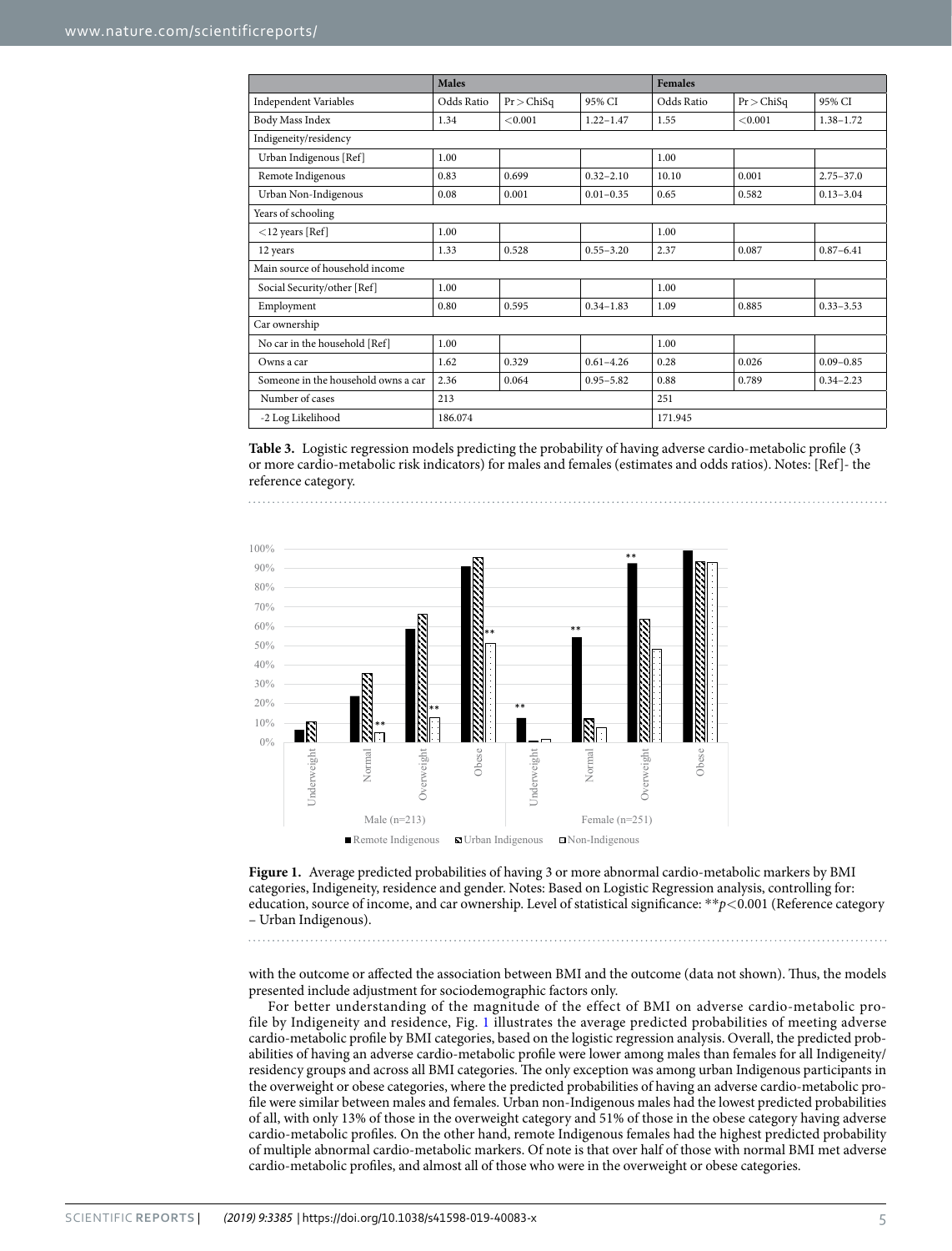### **Discussion**

In this cohort of young adults, about 1 in 8 males and 1 in 7 females were afected with obesity, with the highest rates of obesity occurring among Indigenous males and females living in urban areas. Consistent with international literature our fndings show that increasing BMI is positively associated with multiple abnormal cardio-metabolic markers<sup>[31,](#page-6-26)32</sup>. The vast majority of both males and females affected with obesity had adverse cardio-metabolic profles, with the exception of non-Indigenous males. However, a substantial proportion of Indigenous participants in the overweight and normal BMI categories also had adverse cardio-metabolic profles, which may put Indigenous people at elevated risk for CVD. This may be linked to central adiposity, reflected in the high prevalence of elevated waist circumference particularly among Indigenous females.

Indigenous females living in remote areas had particularly higher prevalence of adverse cardio-metabolic profles, with 3 or more abnormal cardio-metabolic markers present in almost all of those in the obese category, over ninety percent in the overweight category, over half in the normal BMI category and even 13 percent in the underweight category. Among males, there were few substantive diferences between remote and urban Indigenous participants, and both were more likely to have multiple abnormal cardio-metabolic markers than urban non-Indigenous males across all BMI categories. The high prevalence of multiple abnormal cardio-metabolic markers overall is consistent with the fndings of research by O'Dea and colleagues with young urban Indigenous people<sup>[12](#page-6-11)</sup>. In their study, 45 percent of participants aged less than 35 and without diabetes had at least two cardiovascular risk factors.

The analysis of individual abnormal cardio-metabolic markers revealed that reduced HDL-c and elevated hs-CRP were the most prevalent markers in males and females, afecting substantial proportions of even those who were underweight or of normal weight. Previous research suggests reduced HDL-c is widespread among Indigenous people across the lifespan<sup>[13,](#page-6-28)[33–](#page-6-29)[36](#page-6-30)</sup>. The reasons for this are not well understood. A high prevalence of infectious disease leading to chronic infammation, dietary patterns that feature a high carbohydrate intake, and genetic factors are likely to contribute<sup>34[,35](#page-6-32)[,37–](#page-6-33)39</sup>. The most recent evidence suggests that HDL-c may be correlated with CVD risk only in healthy individuals<sup>40</sup>. Lifestyle changes including smoking recession, increased physical activity and weight loss have been suggested to increase HDL-c for improvement in cardiovascular health and reducing risk of disease<sup>40,41</sup>.

High levels of hs-CRP have been previously reported among Australian Indigenous populations $42$ , especially among Indigenous females<sup>[43](#page-6-38),[44](#page-6-39)</sup>. Possible explanations include psychosocial stress, a high prevalence of infectious disease due to poor quality housing and overcrowding<sup>[43](#page-6-38)</sup>, as well as poor nutrition and inadequate physical activity, all linked to broader issues such as food insecurity, reduced access to education and economic opportunities and social inequality<sup>42</sup>. Some authors have suggested that central adiposity largely explains the elevated hs-CRP noted in many Indigenous people, but not the gender diferences[43](#page-6-38),[44](#page-6-39). In other young adults, the implications of elevated hs-CRP for cardiovascular health remain unclear<sup>45</sup>. Further research is needed to understand the relationships between hs-CRP, BMI and CVD risk particularly in Indigenous populations, as this may shed light on new targets for therapy in the prevention of CVD.

Nevertheless, as weight, HDL-c and hs-CRP are all amenable to lifestyle modifcation, our fndings are consistent with existing policy recommendations<sup>46</sup> which promote lifestyle risk reduction as the primary focus of strategies to reduce cardiovascular risk. Prevention in childhood and adolescence should be the priority, with interventions tailored to cultural and social needs. It must be accompanied with broader strategies that address structural determinants of health inequalities, including lack of access to adequate housing, healthy food and opportunities for physical activities. Particular consideration must be given to Indigenous females in remote areas, given the markedly high prevalence of CVD markers observed in this group, even among those who were underweight or had a normal BMI. In other populations, there is sound evidence that metabolically-unhealthy normal-weight individuals are at substantially increased risk of CVD than metabolically healthy normal-weight individuals $47-50$  $47-50$ . Further research is needed to understand the pathways underlying the early onset of risk in this group.

The main strength of the present study is that data were obtained by direct measurement of participants and using rigorous, standardized procedures, despite challenges posed by vast distances. However, there are some limitations. The study population is relatively small and while representative of the Indigenous people of the Top End of the Northern Territory, is not representative of the entire Indigenous population in Australia. The difculty in obtaining reliable fasting blood samples limited our ability to use fasting plasma glucose and insulin levels in our analysis. Conversely, the rich data obtained allowed us to use alternative measures. The prevalence of obesity in this study was much lower than reported in the national statistics for this age group; however, this might be explained by the under-coverage of remote areas in the 2012–13 Australian Aboriginal and Torres Strait Islander Health Survey<sup>9</sup>.

#### **Conclusion**

Young adulthood is a critical time when behaviours are formed that shape lifelong health. The alarmingly high prevalence of adverse cardio-metabolic profles found among young Indigenous males and females in this study indicates an urgent need for programs aimed at risk mitigation, targeting the priority areas of unhealthy weight and resultant infammation. Success will be dependent upon broader policies that address structural constraints afecting health behaviours and engage Indigenous young people, to ensure strategies are culturally relevant.

#### **Data Availability**

All data is stored confdentially and although not freely available in the public domain due to conditions imposed by the Human Research Ethics Committee. However, data is available on request and specifc proposals for collaboration are welcomed. Collaborations are established through formal agreement with the steering committee.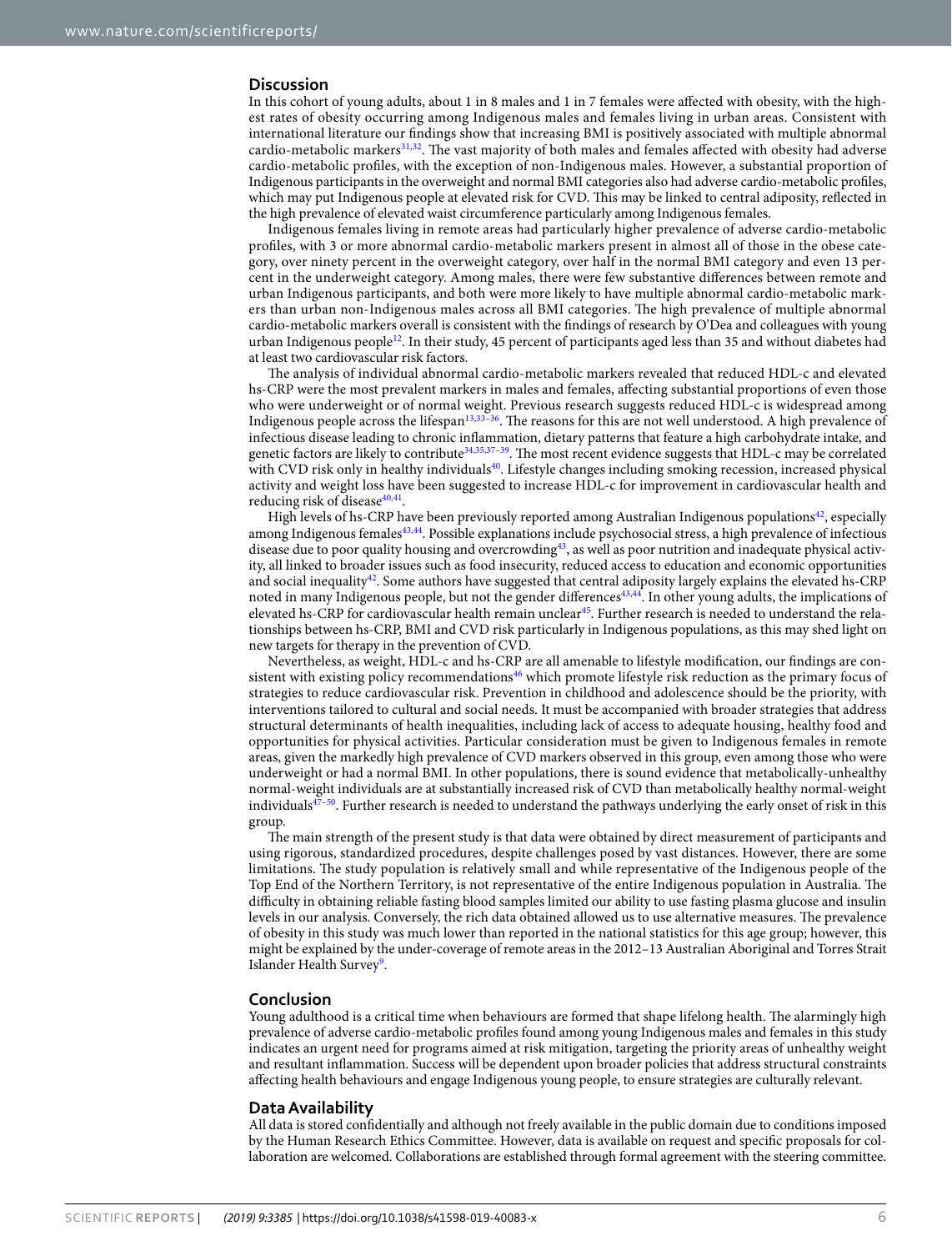#### **References**

- <span id="page-6-0"></span>1. World Health Organization. *Global status report on noncommunicable diseases 2014*. (WHO, 2016).
- <span id="page-6-1"></span>2. Bao, W., Srinivasan, S., Wattingley, W. & Berenson, G. Persistence of multiple cardiovascular risk clustering related to syndrome X from childhood to young adulthood: the Bogalusa Heart Study. *Archives of Internal Medicine* **154**, 1842–1847 (1994).
- <span id="page-6-3"></span><span id="page-6-2"></span>3. Twig, G. *et al*. Body-Mass Index in 2.3 Million Adolescents and Cardiovascular Death in Adulthood. *New England Journal of Medicine* **374**, 2430–2440 (2016).
	- 4. Heymsfeld, S. & Wadden, T. Mechanisms, pathophysiology, and management of obesity. *New England Journal of Medicine* **376**, 254–266 (2017).
- <span id="page-6-4"></span>5. Gray, C., Brown, A. & Tomson, N. Review of cardiovascular health among Indigenous Australians. *Diabetes care* **23**, 1794–1798  $(2012)$
- <span id="page-6-5"></span>6. Australian Institute of Health and Welfare. *Australia's health 2016. Australia's health series no.15. Cat. no. AUS199*., (AIHW, 2016).
- <span id="page-6-6"></span>7. Gracey, M. & King, M. Indigenous health part 1: determinants and disease patterns. *Te Lancet* **374**, 65–75 (2009).
- <span id="page-6-7"></span>8. World Health Organization. *Obesity: preventing and managing the global epidemic. No 894* (2000).
- <span id="page-6-8"></span>9. Australian Bureau of Statistics. Australian Aboriginal and Torres Strait Islander Health Survey. First Results, Australia 2012–13. *Cat. no. 4727. 0.55.0*01 (2013).
- <span id="page-6-9"></span>10. Peeters, A. *et al*. Obesity in Adulthood and Its Consequences for Life Expectancy: A Life-Table Analysis. *Annals of Internal Medicine* **138**, 24–32 (2003).
- <span id="page-6-10"></span>11. Zamrazilova, H., Weiss, R., Hainer, V. & Aldhoon-Hainerová, I. Cardiometabolic Health in Obese Adolescents Is Related to Length of Obesity Exposure: A Pilot Study. *Journal of Clinical Endocrinology & Metabolism* **101**, 3088–3095 (2016).
- <span id="page-6-11"></span>12. O'Dea, K. *et al*. Diabetes and cardiovascular risk factors in urban Indigenous adults: Results from the DRUID study. *Diabetes research and clinical practice* **80**, 483–489 (2008).
- <span id="page-6-28"></span>13. Braun, B. *et al*. Risk factors for diabetes and cardiovascular disease in young Australian aborigines: a 5-year follow-up study. *Diabetes Care* **19**, 472–479 (1996).
- <span id="page-6-12"></span>14. Hoy, W. *et al*. Chronic disease profles in remote Aboriginal settings and implications for health services planning. *Australian and New Zealand Journal of Public Health.* **34**, 11–18 (2010).
- <span id="page-6-13"></span>15. Sayers, S., Singh, G., Mackerras, D. & Al., E. Australian Aboriginal Birth Cohort study: follow-up processes at 20 years. *BMC international health and human rights.* **9**, 23 (2009).
- <span id="page-6-14"></span>16. Davison, B., Cunningham, T. & Singh, G. Engaging adolescents and young adults in a longitudinal health study: experience from the Top End cohort. *Australian and New Zealand Journal of Public Health.* **35**, 86–87 (2011).
- <span id="page-6-15"></span>17. Sayers, S. & Powers, J. Birth size of Australian Aboriginal babies. *Te Medical Journal of Australia* **159**, 586–591 (1993).
- <span id="page-6-16"></span>18. Sayers, S. *et al*. An Australian Aboriginal birth cohort: a unique resource for a life course study of an Indigenous population. A study protocol. *BMC International Health and Human Rights.* **3**, 119 (2003).
- <span id="page-6-17"></span>19. Carrington, M. J., Jennings, G. L. & Stewart, S. Pattern of blood pressure in Australian adults: results from a national blood pressure screening day of 13,285 adults. *International Journal of Cardiology* **145**, 461–467 (2010).
- <span id="page-6-18"></span>20. Alberti, K. *et al*. Harmonizing the metabolic syndrome. *Circulation* **120**, 1640–1645 (2009).
- <span id="page-6-19"></span>21. American Diabetes Association. 2. Classifcation and Diagnosis of Diabetes: Standards of Medical Care in Diabetes—2018. *Diabetes Care* **41**, S13–S27, <https://doi.org/10.2337/dc18-S002> (2018).
- 22. Park, S., Yoon, J., Won, K. & Lee, H. Usefulness of glycated hemoglobin as diagnostic criteria for metabolic syndrome. *Journal of Korean medical science* **27**, 1057–1061 (2012).
- 23. Saravia, G. *et al*. Glycated Hemoglobin, Fasting Insulin and the Metabolic Syndrome in Males. Cross-Sectional Analyses of the Aragon Workers' Health Study Baseline. *PloS one* **10**, e0132244 (2015).
- 24. Siu, P. & Yuen, Q. Supplementary use of HbA1c as hyperglycemic criterion to detect metabolic syndrome. *Diabetology & metabolic syndrome.* **6**, 119 (2014).
- <span id="page-6-20"></span>25. Succurro, E. *et al*. Usefulness of hemoglobin A1c as a criterion to defne the metabolic syndrome in a cohort of italian nondiabetic white subjects. *The American journal of cardiology*. **107**, 1650–1655 (2011).
- <span id="page-6-21"></span>26. Yeh, E. & Willerson, J. Coming of age of C-reactive protein. *Circulation.* **107**, 370–371 (2003).
- <span id="page-6-22"></span>27. Ridker, P. C-reactive protein. *Circulation.* **108**, e81–85 (2003).
- <span id="page-6-23"></span>28. Buckley, D., Fu, R., Freeman, M., Rogers, K. & Helfand, M. C-reactive protein as a risk factor for coronary heart disease: a systematic review and meta-analyses for the US Preventive Services Task Force. *Annals of internal medicine.* **151**, 483–495 (2009).
- <span id="page-6-24"></span>29. Australian Bureau of Statistics. Socio-Economic Indexes for Areas (SEIFA). Report No. Cat. no: 2033.0.55.001, (Australian Bureau of Statistics, Canberra, 2011).
- <span id="page-6-25"></span>The National Health and Medical Council, The Australian Research Council, & Universities Australia. National Statement on Ethical Conduct in Human Research (Updated 2018). (Commonwealth of Australia, Canberra, 2007).
- <span id="page-6-26"></span>31. Smoak, C. *et al*. Relation of obesity to clustering of cardiovascular disease risk factors in children and young adults Te Bogalusa Heart Study. *American journal of epidemiology.* **125**, 364–367 (1987).
- <span id="page-6-27"></span>32. Eisenmann, J. *et al*. Aerobic fitness, body mass index, and CVD risk factors among adolescents: the Quebec family study. *International journal of obesity.* **29**, 1077–1083 (2005).
- <span id="page-6-29"></span>33. Yusuf, S., Reddy, S., Ôunpuu, S. & Anand, S. Global burden of cardiovascular diseases. *Circulation* **104**, 2855–2864 (2001).
- <span id="page-6-31"></span>34. Lyon, J., O'Dea, K. & Walker, K. Evidence for low high-density lipoprotein cholesterol levels in Australian indigenous peoples: a systematic review. *BMC public health* **14**, 545 (2014).
- <span id="page-6-32"></span>35. Pollex, R. *et al*. Metabolic syndrome in aboriginal Canadians: prevalence and genetic associations. *Atherosclerosis* **184**, 121–129  $(2006)$
- <span id="page-6-30"></span>36. O'Neal, D. *et al*. Australian Aboriginal people and Torres Strait Islanders have an atherogenic lipid profle that is characterised by low HDL-cholesterol level and small LDL particles. *Atherosclerosis* **201**, 368–377 (2008).
- <span id="page-6-33"></span>37. Merchant, A. *et al*. Carbohydrate intake and HDL in a multiethnic population. *Te American journal of clinical nutrition.* **85**, 225–230 (2007).
- 38. Burns, J. & Tomson, N. In *Australian Indigenous HealthInfoNet* (2006).
- <span id="page-6-34"></span>39. Anderson, Y. C. *et al*. Prevalence of comorbidities in obese New Zealand children and adolescents at enrolment in a communitybased obesity programme. *Journal of Paediatrics and Child Health* **52**, 1099–1105,<https://doi.org/10.1111/jpc.13315> (2016).
- <span id="page-6-35"></span>40. März, W. *et al*. HDL cholesterol: reappraisal of its clinical relevance. *Clinical Research in Cardiology* **24**, 1–3 (2017).
- <span id="page-6-36"></span>41. Goldbourt, U., Yaari, S. & Medalie, J. Isolated low HDL cholesterol as a risk factor for coronary heart disease mortality. *Arteriosclerosis, Trombosis, and Vascular Biology* **17**, 107–113 (1997).
- <span id="page-6-37"></span>42. Rowley, K. *et al*. Infammation and vascular endothelial activation in an Aboriginal population: relationships to coronary disease risk factors and nutritional markers. *Medical Journal of Australia* **178**, 495–500 (2003).
- <span id="page-6-38"></span>43. Shemesh, T. *et al*. Diferential association of C-reactive protein with adiposity in men and women in an Aboriginal community in northeast Arnhem Land of Australia. *International journal of obesity* **31**, 103–108 (2007).
- <span id="page-6-39"></span>44. Hodge, A. *et al*. Abdominal obesity and other risk factors largely explain the high CRP in indigenous Australians relative to the general population, but not gender diferences: a cross-sectional study. *BMC Public Health.* **15**, 700 (2010).
- <span id="page-6-40"></span>45. Pearson, T. *et al*. Markers of infammation and cardiovascular disease. *Circulation* **107**, 499–511 (2003).
- <span id="page-6-41"></span>46. NACCHO/RACGP. *National guide to a preventive health assessment for Aboriginal and Torres Strait Islander people*. (The RACGP, 2012).